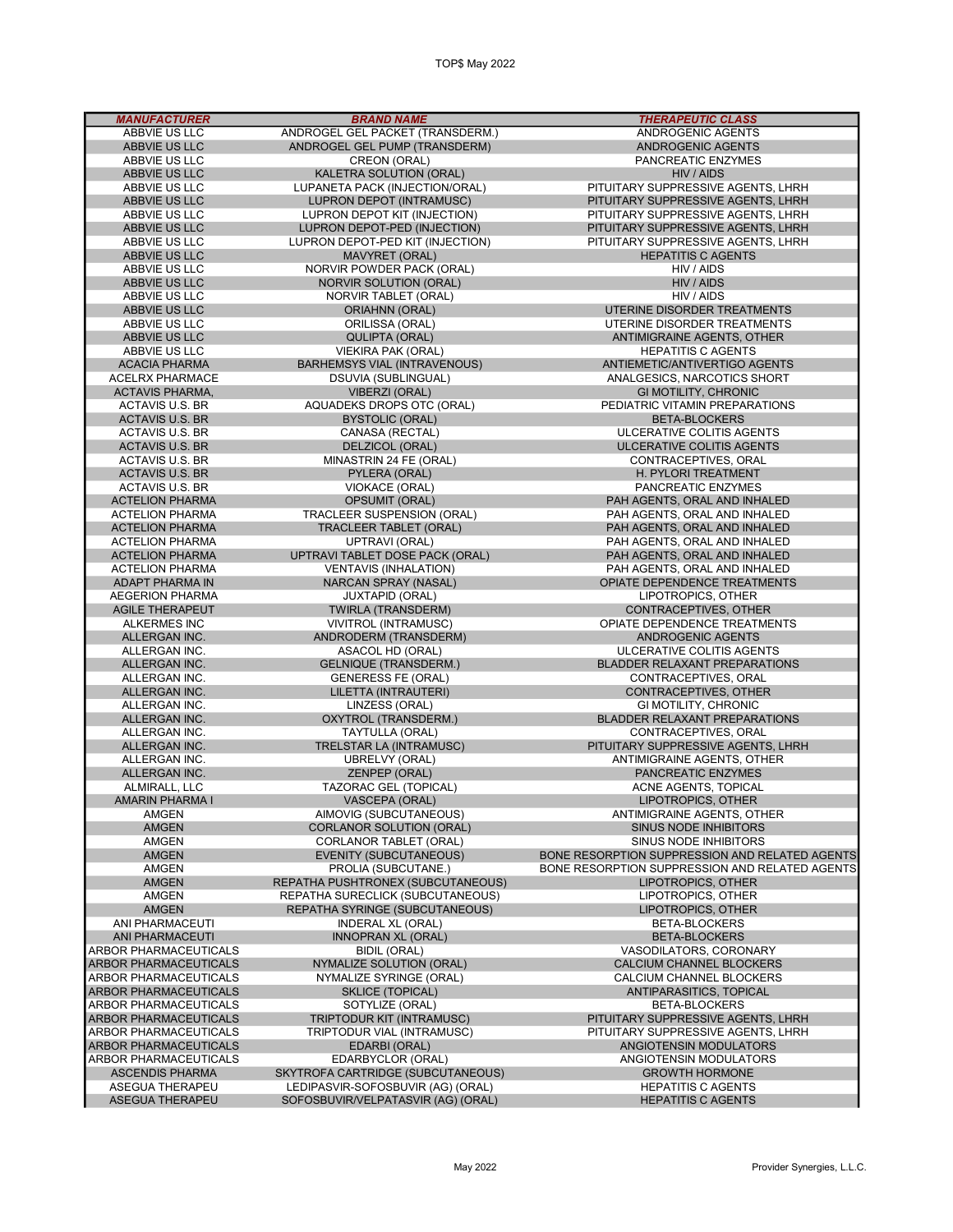TOP\$ May 2022

| <b>MANUFACTURER</b>                              | <b>BRAND NAME</b>                                         | <b>THERAPEUTIC CLASS</b>                                                  |
|--------------------------------------------------|-----------------------------------------------------------|---------------------------------------------------------------------------|
| ASTELLAS PHARMA                                  | <b>ASTAGRAF XL (ORAL)</b>                                 | IMMUNOSUPPRESSIVES, ORAL                                                  |
| <b>ASTELLAS PHARMA</b>                           | <b>CRESEMBA (ORAL)</b>                                    | ANTIFUNGALS, ORAL                                                         |
| ASTELLAS PHARMA                                  | <b>MYRBETRIQ (ORAL)</b>                                   | <b>BLADDER RELAXANT PREPARATIONS</b>                                      |
| <b>ASTELLAS PHARMA</b><br><b>ASTELLAS PHARMA</b> | MYRBETRIQ GRANULES (ORAL)<br>PROGRAF GRANULES PACK (ORAL) | <b>BLADDER RELAXANT PREPARATIONS</b><br>IMMUNOSUPPRESSIVES, ORAL          |
| <b>ASTELLAS PHARMA</b>                           | <b>VESICARE (ORAL)</b>                                    | <b>BLADDER RELAXANT PREPARATIONS</b>                                      |
| <b>ASTELLAS PHARMA</b>                           | <b>VESICARE LS (ORAL)</b>                                 | BLADDER RELAXANT PREPARATIONS                                             |
| <b>ASTRAZENECA</b>                               | <b>BRILINTA (ORAL)</b>                                    | PLATELET AGGREGATION INHIBITORS                                           |
| ASTRAZENECA                                      | <b>BYDUREON BCISE (SUBCUTANE.)</b>                        | HYPOGLYCEMICS, INCRETIN MIMETICS/ENHANCERS                                |
| <b>ASTRAZENECA</b>                               | <b>BYDUREON PENS (SUBCUTANE.)</b>                         | HYPOGLYCEMICS, INCRETIN MIMETICS/ENHANCERS                                |
| <b>ASTRAZENECA</b>                               | BYETTA PENS (SUBCUTANE.)                                  | HYPOGLYCEMICS, INCRETIN MIMETICS/ENHANCERS                                |
| <b>ASTRAZENECA</b>                               | FARXIGA (ORAL)                                            | HYPOGLYCEMICS, SGLT2                                                      |
| ASTRAZENECA                                      | KOMBIGLYZE XR (ORAL)                                      | HYPOGLYCEMICS, INCRETIN MIMETICS/ENHANCERS                                |
| <b>ASTRAZENECA</b>                               | LOKELMA (ORAL)                                            | POTASSIUM BINDERS                                                         |
| ASTRAZENECA                                      | ONGLYZA (ORAL)                                            | HYPOGLYCEMICS, INCRETIN MIMETICS/ENHANCERS                                |
| <b>ASTRAZENECA</b>                               | QTERN (ORAL)                                              | HYPOGLYCEMICS, INCRETIN MIMETICS/ENHANCERS                                |
| ASTRAZENECA<br><b>ASTRAZENECA</b>                | SYMLIN PENS (SUBCUTANE.)<br>XIGDUO XR (ORAL)              | HYPOGLYCEMICS, INCRETIN MIMETICS/ENHANCERS<br><b>HYPOGLYCEMICS, SGLT2</b> |
| <b>AVION PHARMACEU</b>                           | BALCOLTRA (ORAL)                                          | CONTRACEPTIVES, ORAL                                                      |
| <b>AVION PHARMACEU</b>                           | PRENATE AM (ORAL)                                         | PRENATAL VITAMINS                                                         |
| <b>AVION PHARMACEU</b>                           | PRENATE CHEWABLE TABLET (ORAL)                            | PRENATAL VITAMINS                                                         |
| <b>AVION PHARMACEU</b>                           | PRENATE DHA (ORAL)                                        | PRENATAL VITAMINS                                                         |
| <b>AVION PHARMACEU</b>                           | PRENATE ELITE (ORAL)                                      | PRENATAL VITAMINS                                                         |
| <b>AVION PHARMACEU</b>                           | PRENATE ENHANCE (ORAL)                                    | PRENATAL VITAMINS                                                         |
| <b>AVION PHARMACEU</b>                           | PRENATE ESSENTIAL (ORAL)                                  | PRENATAL VITAMINS                                                         |
| <b>AVION PHARMACEU</b>                           | PRENATE MINI (ORAL)                                       | PRENATAL VITAMINS                                                         |
| <b>AVION PHARMACEU</b>                           | PRENATE PIXIE (ORAL)                                      | PRENATAL VITAMINS                                                         |
| <b>AVION PHARMACEU</b>                           | PRENATE RESTORE (ORAL)                                    | PRENATAL VITAMINS                                                         |
| <b>AVION PHARMACEU</b>                           | PRENATE STAR (ORAL)                                       | PRENATAL VITAMINS                                                         |
| <b>AVION PHARMACEU</b><br><b>BANNER LIFE SCI</b> | PRIMACARE (ORAL)<br>BAFIERTAM CAPSULE DR (ORAL)           | PRENATAL VITAMINS<br>MULTIPLE SCLEROSIS AGENTS                            |
| <b>BARR</b>                                      | <b>ENPRESSE (ORAL)</b>                                    | CONTRACEPTIVES, ORAL                                                      |
| <b>BARR</b>                                      | <b>KELNOR (ORAL)</b>                                      | CONTRACEPTIVES, ORAL                                                      |
| <b>BAXTER HEALTHCA</b>                           | <b>MYXREDLIN (INTRAVENOUS)</b>                            | HYPOGLYCEMICS, INSULIN AND RELATED AGENTS                                 |
| BAYER, PHARM DIV                                 | ADEMPAS (ORAL)                                            | PAH AGENTS, ORAL AND INHALED                                              |
| <b>BAYER, PHARM DIV</b>                          | <b>BETASERON KIT (SUBCUTANE.)</b>                         | MULTIPLE SCLEROSIS AGENTS                                                 |
| BAYER, PHARM DIV                                 | BETASERON VIAL (SUBCUTANE.)                               | MULTIPLE SCLEROSIS AGENTS                                                 |
| <b>BAYER, PHARM DIV</b>                          | BEYAZ (ORAL)                                              | CONTRACEPTIVES, ORAL                                                      |
| BAYER, PHARM DIV                                 | <b>KERENDIA (ORAL)</b>                                    | <b>DIURETICS</b>                                                          |
| <b>BAYER, PHARM DIV</b>                          | KYLEENA (INTRAUTERI)                                      | CONTRACEPTIVES, OTHER                                                     |
| BAYER, PHARM DIV                                 | MIRENA (INTRAUTERI)                                       | CONTRACEPTIVES, OTHER                                                     |
| <b>BAYER, PHARM DIV</b><br>BAYER, PHARM DIV      | NATAZIA (ORAL)<br>SAFYRAL (ORAL)                          | CONTRACEPTIVES, ORAL<br>CONTRACEPTIVES, ORAL                              |
| <b>BAYER, PHARM DIV</b>                          | <b>SKYLA (INTRAUTERI)</b>                                 | CONTRACEPTIVES, OTHER                                                     |
| <b>BIOCRYST PHARMA</b>                           | ORLADEYO (ORAL)                                           | <b>HAE TREATMENTS</b>                                                     |
| <b>BIODELIVERY SCI</b>                           | <b>BELBUCA (BUCCAL)</b>                                   | ANALGESICS, NARCOTICS LONG                                                |
| <b>BIODELIVERY SCI</b>                           | ELYXYB SOLUTION (ORAL)                                    | ANTIMIGRAINE AGENTS, OTHER                                                |
| <b>BIODELIVERY SCI</b>                           | SYMPROIC (ORAL)                                           | GI MOTILITY, CHRONIC                                                      |
| <b>BIOFRONTERA INC</b>                           | XEPI (TOPICAL)                                            | ANTIBIOTICS, TOPICAL                                                      |
| <b>BIOGEN-IDEC</b>                               | AVONEX (INTRAMUSC.)                                       | MULTIPLE SCLEROSIS AGENTS                                                 |
| <b>BIOGEN-IDEC</b>                               | AVONEX PEN (INTRAMUSC.)                                   | MULTIPLE SCLEROSIS AGENTS                                                 |
| <b>BIOGEN-IDEC</b>                               | PLEGRIDY (INTRAMUSC.)                                     | <b>MULTIPLE SCLEROSIS AGENTS</b>                                          |
| <b>BIOGEN-IDEC</b>                               | PLEGRIDY (SUBCUTANE.)                                     | MULTIPLE SCLEROSIS AGENTS                                                 |
| <b>BIOGEN-IDEC</b>                               | <b>TYSABRI (INTRAVEN.)</b>                                | <b>MULTIPLE SCLEROSIS AGENTS</b>                                          |
| <b>BIOGEN-IDEC</b><br><b>BIOHAVEN PHARMA</b>     | <b>VUMERITY (ORAL)</b><br><b>NURTEC ODT (ORAL)</b>        | MULTIPLE SCLEROSIS AGENTS<br><b>ANTIMIGRAINE AGENTS, OTHER</b>            |
| <b>BIOMARIN PHARMA</b>                           | VOXZOGO (SUB-Q)                                           | <b>GROWTH FACTORS</b>                                                     |
| <b>BMS</b>                                       | SUSTIVA CAPSULE (ORAL)                                    | HIV / AIDS                                                                |
| <b>BMS</b>                                       | SUSTIVA TABLET (ORAL)                                     | HIV / AIDS                                                                |
| <b>BMS PRIMARYCARE</b>                           | <b>BARACLUDE SOLUTION (ORAL)</b>                          | <b>HEPATITIS B AGENTS</b>                                                 |
| <b>BMS PRIMARYCARE</b>                           | ELIQUIS (ORAL)                                            | <b>ANTICOAGULANTS</b>                                                     |
| <b>BMS PRIMARYCARE</b>                           | ELIQUIS DOSE PACK (ORAL)                                  | <b>ANTICOAGULANTS</b>                                                     |
| <b>BMS PRIMARYCARE</b>                           | EVOTAZ (ORAL)                                             | HIV / AIDS                                                                |
| <b>BMS PRIMARYCARE</b>                           | REYATAZ CAPSULE (ORAL)                                    | HIV / AIDS                                                                |
| <b>BMS PRIMARYCARE</b>                           | REYATAZ POWDER PACK (ORAL)                                | HIV / AIDS                                                                |
| <b>BOEHRINGER ING.</b>                           | APTIVUS CAPSULE (ORAL)                                    | HIV / AIDS                                                                |
| <b>BOEHRINGER ING.</b>                           | GLYXAMBI (ORAL)                                           | HYPOGLYCEMICS, INCRETIN MIMETICS/ENHANCERS                                |
| <b>BOEHRINGER ING.</b><br><b>BOEHRINGER ING.</b> | <b>JARDIANCE (ORAL)</b><br>JENTADUETO (ORAL)              | <b>HYPOGLYCEMICS, SGLT2</b><br>HYPOGLYCEMICS, INCRETIN MIMETICS/ENHANCERS |
| <b>BOEHRINGER ING.</b>                           | JENTADUETO XR (ORAL)                                      | HYPOGLYCEMICS, INCRETIN MIMETICS/ENHANCERS                                |
| <b>BOEHRINGER ING.</b>                           | PRADAXA (ORAL)                                            | <b>ANTICOAGULANTS</b>                                                     |
| <b>BOEHRINGER ING.</b>                           | SYNJARDY (ORAL)                                           | <b>HYPOGLYCEMICS, SGLT2</b>                                               |

ī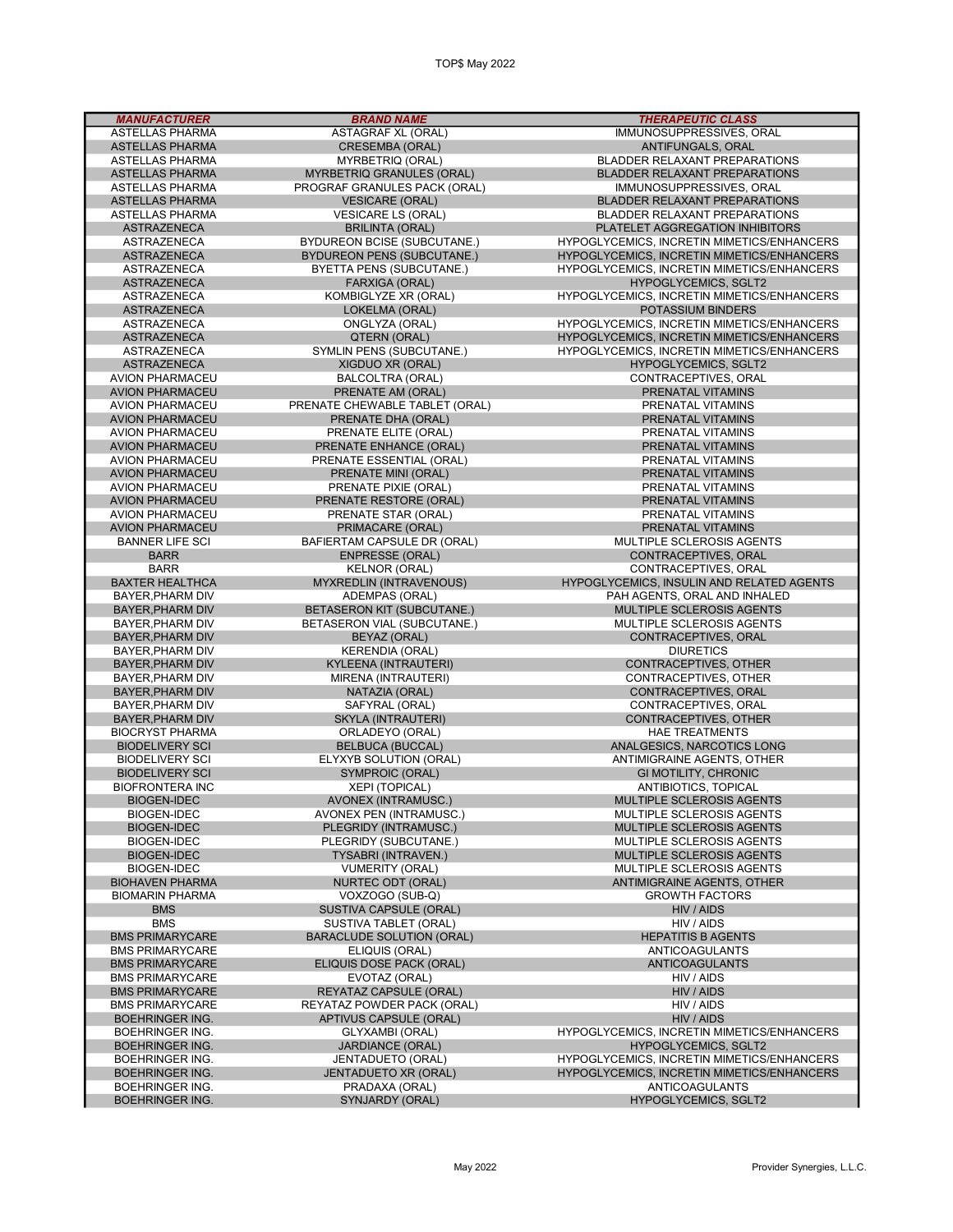| <b>MANUFACTURER</b>                              | <b>BRAND NAME</b>                                                            | <b>THERAPEUTIC CLASS</b>                                                               |
|--------------------------------------------------|------------------------------------------------------------------------------|----------------------------------------------------------------------------------------|
| <b>BOEHRINGER ING.</b>                           | SYNJARDY XR (ORAL)                                                           | <b>HYPOGLYCEMICS, SGLT2</b>                                                            |
| <b>BOEHRINGER ING.</b>                           | <b>TRADJENTA (ORAL)</b>                                                      | HYPOGLYCEMICS, INCRETIN MIMETICS/ENHANCERS                                             |
| <b>BOEHRINGER ING.</b>                           | TRIJARDY XR (ORAL)                                                           | HYPOGLYCEMICS, INCRETIN MIMETICS/ENHANCERS                                             |
| <b>BOEHRINGER ING.</b>                           | <b>VIRAMUNE XR (ORAL)</b>                                                    | HIV / AIDS                                                                             |
| <b>BONGEO PHARMACE</b>                           | FLORIVA CHEW (ORAL)                                                          | PEDIATRIC VITAMIN PREPARATIONS                                                         |
| <b>BONGEO PHARMACE</b><br><b>BONGEO PHARMACE</b> | FLORIVA PLUS DROPS OTC (ORAL)                                                | PEDIATRIC VITAMIN PREPARATIONS                                                         |
| <b>CAPITAL PHARMAC</b>                           | TENDERA-OB OTC (ORAL)<br>ALEVAZOL OTC (TOPICAL)                              | PRENATAL VITAMINS<br>ANTIFUNGALS, TOPICAL                                              |
| <b>CARWIN ASSOCIAT</b>                           | QUFLORA (ORAL)                                                               | PEDIATRIC VITAMIN PREPARATIONS                                                         |
| <b>CARWIN ASSOCIAT</b>                           | <b>QUFLORA FE (ORAL)</b>                                                     | PEDIATRIC VITAMIN PREPARATIONS                                                         |
| <b>CARWIN ASSOCIAT</b>                           | QUFLORA OTC (ORAL)                                                           | PEDIATRIC VITAMIN PREPARATIONS                                                         |
| <b>CARWIN ASSOCIAT</b>                           | TRISTART DHA (ORAL)                                                          | PRENATAL VITAMINS                                                                      |
| <b>CASPER PHARMAL</b>                            | THALITONE (ORAL)                                                             | <b>DIURETICS</b>                                                                       |
| <b>CELGENE</b>                                   | <b>ZEPOSIA CAPSULE (ORAL)</b>                                                | MULTIPLE SCLEROSIS AGENTS                                                              |
| <b>CELGENE</b>                                   | ZEPOSIA STARTER KIT (ORAL)                                                   | MULTIPLE SCLEROSIS AGENTS                                                              |
| <b>CELGENE</b>                                   | ZEPOSIA STARTER PACK (ORAL)                                                  | MULTIPLE SCLEROSIS AGENTS                                                              |
| CELLTRION USA,                                   | TEMIXYS (ORAL)                                                               | HIV / AIDS                                                                             |
| <b>CERECOR</b>                                   | <b>ACIPHEX SPRINKLE (ORAL)</b>                                               | PROTON PUMP INHIBITORS                                                                 |
| CHIESI USA, INC                                  | BETHKIS (INHALATION)                                                         | ANTIBIOTICS, INHALED                                                                   |
| CHIESI USA, INC<br>CMP PHARMA, INC               | <b>BRONCHITOL (INHALATION)</b><br>CAROSPIR (ORAL)                            | <b>CYSTIC FIBROSIS, ORAL</b><br><b>DIURETICS</b>                                       |
| <b>COLLEGIUM PHARM</b>                           | <b>XTAMPZA ER (ORAL)</b>                                                     | ANALGESICS, NARCOTICS LONG                                                             |
| <b>COOPERSURGICAL</b>                            | PARAGARD T 380-A (INTRAUTERI)                                                | CONTRACEPTIVES, OTHER                                                                  |
| <b>COVIS PHARMACEU</b>                           | PRILOSEC SUSPENSION (ORAL)                                                   | PROTON PUMP INHIBITORS                                                                 |
| <b>COVIS PHARMACEU</b>                           | ALTOPREV (ORAL)                                                              | LIPOTROPICS, STATINS                                                                   |
| <b>CSL BEHRING, LL</b>                           | <b>BERINERT (INTRAVEN)</b>                                                   | <b>HAE TREATMENTS</b>                                                                  |
| <b>CSL BEHRING, LL</b>                           | HAEGARDA (SUB-Q)                                                             | <b>HAE TREATMENTS</b>                                                                  |
| <b>CUBIST PHARMACE</b>                           | SIVEXTRO (INTRAVEN)                                                          | LINCOSAMIDES/OXAZOLIDINONES/STREPTOGRAMINS                                             |
| <b>CUBIST PHARMACE</b>                           | SIVEXTRO (ORAL)                                                              | LINCOSAMIDES/OXAZOLIDINONES/STREPTOGRAMINS                                             |
| <b>CUMBERLAND PHAR</b>                           | OMECLAMOX-PAK (ORAL)                                                         | H. PYLORI TREATMENT                                                                    |
| <b>CURRAX PHARMACE</b>                           | <b>ONZETRA XSAIL (NASAL)</b>                                                 | ANTIMIGRAINE AGENTS, TRIPTANS                                                          |
| <b>CUTANEA LIFE SC</b>                           | <b>XEPI (TOPICAL)</b>                                                        | ANTIBIOTICS, TOPICAL                                                                   |
| <b>CUTIS PHARMA</b>                              | FIRVANQ (ORAL)                                                               | ANTIBIOTICS, GI                                                                        |
| DAIICHI SANKYO,                                  | <b>MORPHABOND ER (ORAL)</b>                                                  | ANALGESICS, NARCOTICS LONG                                                             |
| DAIICHI SANKYO,<br>DAIICHI SANKYO,               | SAVAYSA (ORAL)<br>WELCHOL POWDER PACK (ORAL)                                 | <b>ANTICOAGULANTS</b><br>LIPOTROPICS, OTHER                                            |
| DAIICHI SANKYO,                                  | <b>WELCHOL TABLET (ORAL)</b>                                                 | LIPOTROPICS, OTHER                                                                     |
| <b>DEPOMED</b>                                   | <b>NUCYNTA (ORAL)</b>                                                        | ANALGESICS, NARCOTICS SHORT                                                            |
| <b>DEPOMED</b>                                   | NUCYNTA ER (ORAL)                                                            | ANALGESICS, NARCOTICS LONG                                                             |
| DEPOMED, INC.                                    | CAMBIA (ORAL)                                                                | ANTIMIGRAINE AGENTS, OTHER                                                             |
| <b>DIGESTIVE CARE</b>                            | PERTZYE (ORAL)                                                               | PANCREATIC ENZYMES                                                                     |
| DUCHESNAY USA,                                   | <b>BONJESTA (ORAL)</b>                                                       | ANTIEMETIC/ANTIVERTIGO AGENTS                                                          |
| DUCHESNAY USA,                                   | DICLEGIS (ORAL)                                                              | ANTIEMETIC/ANTIVERTIGO AGENTS                                                          |
| EGALET US INC.                                   | OXAYDO (ORAL)                                                                | ANALGESICS, NARCOTICS SHORT                                                            |
| ELI LILLY & CO.                                  | <b>BAQSIMI (NASAL)</b>                                                       | <b>GLUCAGON AGENTS</b>                                                                 |
| ELI LILLY & CO.                                  | <b>BASAGLAR KWIKPEN (SUBCUTANE.)</b>                                         | HYPOGLYCEMICS, INSULIN AND RELATED AGENTS                                              |
| ELI LILLY & CO.                                  | EFFIENT (ORAL)                                                               | PLATELET AGGREGATION INHIBITORS                                                        |
| ELI LILLY & CO.<br>ELI LILLY & CO.               | <b>EMGALITY PEN (SUBCUTANEOUS)</b><br>EMGALITY SYRINGE 100 MG (SUBCUTANEOUS) | ANTIMIGRAINE AGENTS, OTHER<br>ANTIMIGRAINE AGENTS, OTHER                               |
| ELI LILLY & CO.                                  | <b>EMGALITY SYRINGE 120 MG (SUBCUTANEOUS)</b>                                | ANTIMIGRAINE AGENTS, OTHER                                                             |
| ELI LILLY & CO.                                  | FORTEO (SUBCUTANE.)                                                          | BONE RESORPTION SUPPRESSION AND RELATED AGENTS                                         |
| ELI LILLY & CO.                                  | HUMALOG 200 U/ML PEN (SUBCUTANE.)                                            | HYPOGLYCEMICS, INSULIN AND RELATED AGENTS                                              |
| ELI LILLY & CO.                                  | HUMALOG CARTRIDGE (SUBCUTANE.)                                               | HYPOGLYCEMICS, INSULIN AND RELATED AGENTS                                              |
| ELI LILLY & CO.                                  | HUMALOG JUNIOR KWIKPEN (SUBCUTANE.)                                          | HYPOGLYCEMICS, INSULIN AND RELATED AGENTS                                              |
| ELI LILLY & CO.                                  | HUMALOG MIX PEN (SUBCUTANE.)                                                 | HYPOGLYCEMICS, INSULIN AND RELATED AGENTS                                              |
| ELI LILLY & CO.                                  | HUMALOG MIX VIAL (SUBCUTANE.)                                                | HYPOGLYCEMICS, INSULIN AND RELATED AGENTS                                              |
| ELI LILLY & CO.                                  | HUMALOG PEN (SUBCUTANE.)                                                     | HYPOGLYCEMICS, INSULIN AND RELATED AGENTS                                              |
| ELI LILLY & CO.                                  | HUMALOG VIAL (SUBCUTANE.)                                                    | HYPOGLYCEMICS, INSULIN AND RELATED AGENTS                                              |
| ELI LILLY & CO.                                  | HUMATROPE CARTRIDGE (INJECTION)                                              | <b>GROWTH HORMONE</b>                                                                  |
| ELI LILLY & CO.                                  | HUMULIN 500 U/M PEN (SUBCUTANE.)                                             | HYPOGLYCEMICS, INSULIN AND RELATED AGENTS                                              |
| ELI LILLY & CO.                                  | HUMULIN 500 U/M VIAL (SUBCUTANE.)                                            | HYPOGLYCEMICS, INSULIN AND RELATED AGENTS                                              |
| ELI LILLY & CO.                                  | HUMULIN 70/30 PEN OTC (SUBCUTANE.)                                           | HYPOGLYCEMICS, INSULIN AND RELATED AGENTS                                              |
| ELI LILLY & CO.                                  | HUMULIN 70/30 VIAL OTC (SUBCUTANE.)                                          | HYPOGLYCEMICS, INSULIN AND RELATED AGENTS                                              |
| ELI LILLY & CO.<br>ELI LILLY & CO.               | HUMULIN PEN OTC (SUBCUTANE.)<br>HUMULIN VIAL OTC (SUBCUTANE.)                | HYPOGLYCEMICS, INSULIN AND RELATED AGENTS<br>HYPOGLYCEMICS, INSULIN AND RELATED AGENTS |
| ELI LILLY & CO.                                  | LYUMJEV 100 U/ML PEN (SUBCUTANEOUS)                                          | HYPOGLYCEMICS, INSULIN AND RELATED AGENTS                                              |
| ELI LILLY & CO.                                  | LYUMJEV 200 U/ML PEN (SUBCUTANEOUS)                                          | HYPOGLYCEMICS, INSULIN AND RELATED AGENTS                                              |
| ELI LILLY & CO.                                  | LYUMJEV VIAL (SUBCUTANEOUS)                                                  | HYPOGLYCEMICS, INSULIN AND RELATED AGENTS                                              |
| ELI LILLY & CO.                                  | REYVOW (ORAL)                                                                | ANTIMIGRAINE AGENTS, OTHER                                                             |
| ELI LILLY & CO.                                  | TRULICITY (SUBCUTANE.)                                                       | HYPOGLYCEMICS, INCRETIN MIMETICS/ENHANCERS                                             |
| EMD SERONO, INC                                  | MAVENCLAD (ORAL)                                                             | MULTIPLE SCLEROSIS AGENTS                                                              |
| <b>EMD SERONO, INC</b>                           | <b>REBIF (SUBCUTANE.)</b>                                                    | MULTIPLE SCLEROSIS AGENTS                                                              |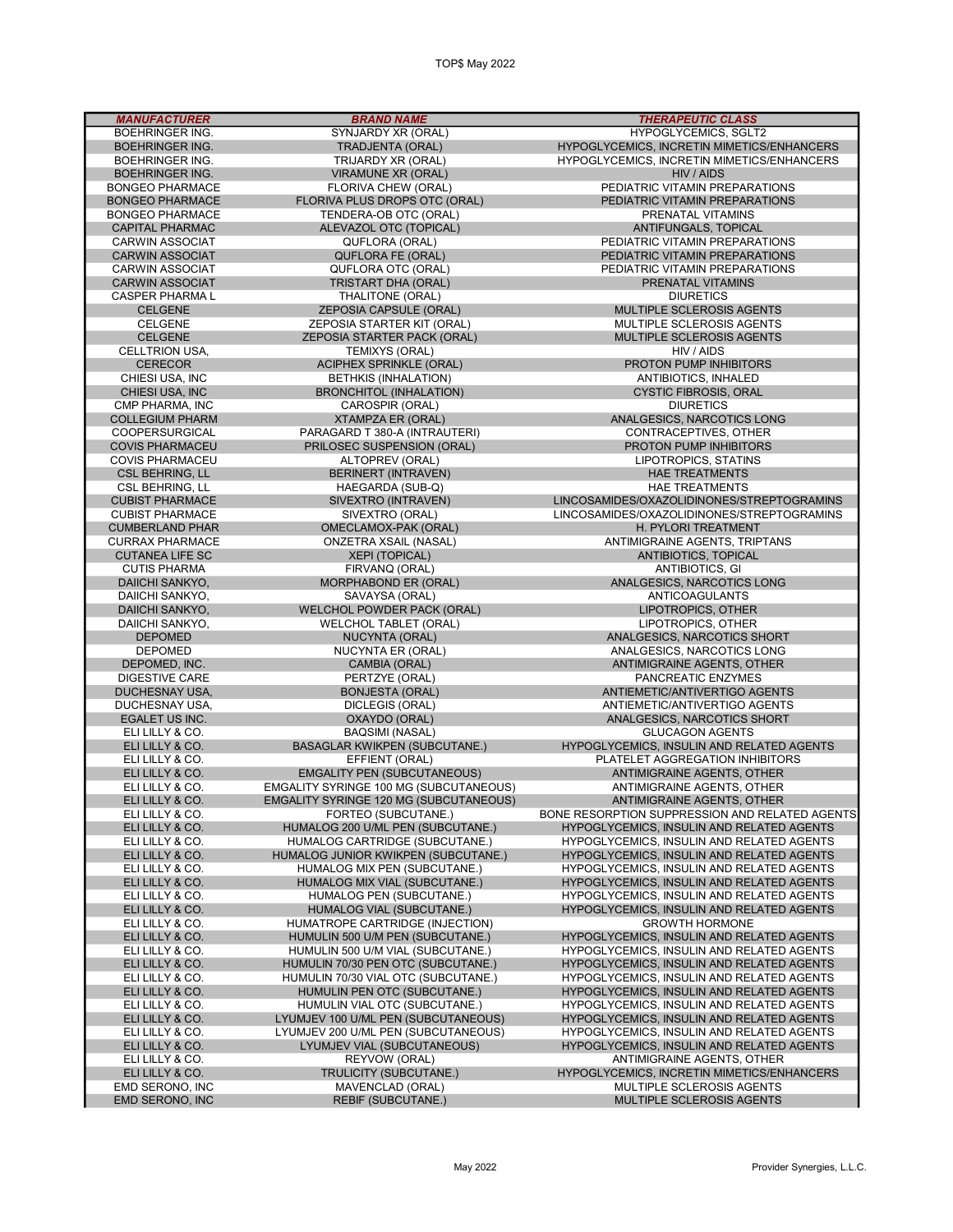| <b>MANUFACTURER</b>                              | <b>BRAND NAME</b>                                     | <b>THERAPEUTIC CLASS</b>                                            |
|--------------------------------------------------|-------------------------------------------------------|---------------------------------------------------------------------|
| EMD SERONO, INC                                  | REBIF REBIDOSE PEN INJCTR (SUBCUTANE.)                | MULTIPLE SCLEROSIS AGENTS                                           |
| EMD SERONO, INC                                  | <b>SAIZEN CARTRIDGE (INJECTION)</b>                   | <b>GROWTH HORMONE</b>                                               |
| <b>EMD SERONO. INC</b>                           | SAIZEN VIAL (INJECTION)                               | <b>GROWTH HORMONE</b>                                               |
| EMD SERONO, INC                                  | SEROSTIM VIAL (INJECTION)                             | <b>GROWTH HORMONE</b>                                               |
| EMD SERONO, INC                                  | ZORBTIVE VIAL (INJECTION)                             | <b>GROWTH HORMONE</b>                                               |
| <b>ENDO PHARM INC.</b>                           | FORTESTA (TRANSDERM)                                  | <b>ANDROGENIC AGENTS</b>                                            |
| ENDO PHARM INC.<br><b>ENDO PHARM INC.</b>        | FROVA (ORAL)<br>SUPPRELIN LA KIT (IMPLANT)            | ANTIMIGRAINE AGENTS, TRIPTANS<br>PITUITARY SUPPRESSIVE AGENTS, LHRH |
| ENDO PHARM INC.                                  | VANTAS KIT (IMPLANT)                                  | PITUITARY SUPPRESSIVE AGENTS, LHRH                                  |
| EPI HEALTH LLC                                   | <b>MINOLIRA ER (ORAL)</b>                             | <b>TETRACYCLINES</b>                                                |
| EPI HEALTH LLC                                   | SITAVIG (BUCCAL)                                      | ANTIVIRALS, ORAL                                                    |
| <b>ESPERION THERAP</b>                           | <b>NEXLETOL (ORAL)</b>                                | LIPOTROPICS, OTHER                                                  |
| <b>ESPERION THERAP</b>                           | NEXLIZET (ORAL)                                       | LIPOTROPICS, OTHER                                                  |
| <b>EVERETT</b>                                   | SELECT-OB + DHA (ORAL)                                | PRENATAL VITAMINS                                                   |
| <b>EVERETT</b>                                   | SELECT-OB TAB CHEW (ORAL)                             | PRENATAL VITAMINS                                                   |
| <b>EVERETT</b>                                   | STUART ONE OTC (ORAL)                                 | PRENATAL VITAMINS                                                   |
| <b>EVERETT</b>                                   | VITAFOL NANO (ORAL)                                   | PRENATAL VITAMINS                                                   |
| <b>EVERETT</b>                                   | VITAFOL TAB CHEW (ORAL)                               | PRENATAL VITAMINS                                                   |
| <b>EVERETT</b>                                   | VITAFOL ULTRA (ORAL)                                  | PRENATAL VITAMINS                                                   |
| <b>EVERETT</b><br><b>EVERETT</b>                 | VITAFOL-OB (ORAL)<br>VITAFOL-OB+DHA (ORAL)            | PRENATAL VITAMINS<br>PRENATAL VITAMINS                              |
| <b>EVERETT</b>                                   | VITAFOL-ONE (ORAL)                                    | PRENATAL VITAMINS                                                   |
| <b>EVOFEM BIOSCIEN</b>                           | PHEXXI (VAGINAL)                                      | CONTRACEPTIVES, OTHER                                               |
| <b>EVOKE PHARMA, I</b>                           | <b>GIMOTI (NASAL)</b>                                 | ANTIEMETIC/ANTIVERTIGO AGENTS                                       |
| EXELTIS USA, IN                                  | NUVESSA (VAGINAL)                                     | <b>ANTIBIOTICS, VAGINAL</b>                                         |
| <b>EXELTIS USA, IN</b>                           | SLYND (ORAL)                                          | CONTRACEPTIVES, ORAL                                                |
| EXELTIS USA, IN                                  | VITAFOL FE+ (ORAL)                                    | PRENATAL VITAMINS                                                   |
| <b>FERRING PH INC</b>                            | ZOMACTON VIAL (INJECTION)                             | <b>GROWTH HORMONE</b>                                               |
| <b>FOAMIX PHARMACE</b>                           | AMZEEQ (TOPICAL)                                      | ACNE AGENTS, TOPICAL                                                |
| <b>FOUNDATION CONS</b>                           | TAKE ACTION OTC (ORAL)                                | CONTRACEPTIVES, ORAL                                                |
| <b>FRESENIUS KABI</b>                            | DILAUDID SYRINGE (INJECTION)                          | ANALGESICS, NARCOTIC INJECTABLE                                     |
| <b>FRESENIUS KABI</b>                            | <b>GLUCAGON EMERGENCY KIT (FRESENIUS) (INJECTION)</b> | <b>GLUCAGON AGENTS</b>                                              |
| <b>FRESENIUS MED</b>                             | PHOSLYRA (ORAL)                                       | PHOSPHATE BINDERS                                                   |
| <b>FRESENIUS MED</b>                             | <b>VELPHORO (ORAL)</b>                                | PHOSPHATE BINDERS                                                   |
| G.M. PHARM<br><b>GALDERMA LABORA</b>             | VANALICE GEL OTC (TOPICAL)<br><b>AKLIEF (TOPICAL)</b> | ANTIPARASITICS, TOPICAL<br>ACNE AGENTS, TOPICAL                     |
| <b>GALDERMA LABORA</b>                           | CLINDAGEL (TOPICAL)                                   | ACNE AGENTS, TOPICAL                                                |
| <b>GALDERMA LABORA</b>                           | EPIDUO FORTE GEL W/PUMP (TOPICAL)                     | ACNE AGENTS, TOPICAL                                                |
| <b>GENENTECH, INC.</b>                           | CELLCEPT SUSPENSION (ORAL)                            | IMMUNOSUPPRESSIVES, ORAL                                            |
| <b>GENENTECH, INC.</b>                           | FUZEON (SUB-Q)                                        | HIV / AIDS                                                          |
| GENENTECH, INC.                                  | <b>INVIRASE TABLET (ORAL)</b>                         | HIV / AIDS                                                          |
| <b>GENENTECH, INC.</b>                           | NUTROPIN AQ PEN (INJECTION)                           | <b>GROWTH HORMONE</b>                                               |
| GENENTECH, INC.                                  | OCREVUS (INTRAVEN.)                                   | MULTIPLE SCLEROSIS AGENTS                                           |
| <b>GENENTECH, INC.</b>                           | PEGASYS SYRINGE (SUB-Q)                               | <b>HEPATITIS C AGENTS</b>                                           |
| GENENTECH, INC.                                  | PEGASYS VIAL (SUBCUTANE.)                             | <b>HEPATITIS C AGENTS</b>                                           |
| GENENTECH, INC.                                  | <b>XOFLUZA (ORAL)</b>                                 | ANTIVIRALS, ORAL                                                    |
| <b>GENZYME</b>                                   | LEMTRADA (INTRAVEN.)<br><b>RENAGEL (ORAL)</b>         | MULTIPLE SCLEROSIS AGENTS<br>PHOSPHATE BINDERS                      |
| <b>GENZYME</b><br><b>GENZYME</b>                 | RENVELA POWDER PACK (ORAL)                            | PHOSPHATE BINDERS                                                   |
| <b>GENZYME</b>                                   | RENVELA TABLET (ORAL)                                 | PHOSPHATE BINDERS                                                   |
| <b>GILEAD SCIENCES</b>                           | ATRIPLA (ORAL)                                        | HIV / AIDS                                                          |
| <b>GILEAD SCIENCES</b>                           | <b>BIKTARVY (ORAL)</b>                                | HIV / AIDS                                                          |
| <b>GILEAD SCIENCES</b>                           | CAYSTON (INHALATION)                                  | ANTIBIOTICS, INHALED                                                |
| <b>GILEAD SCIENCES</b>                           | <b>COMPLERA (ORAL)</b>                                | HIV / AIDS                                                          |
| <b>GILEAD SCIENCES</b>                           | DESCOVY (ORAL)                                        | HIV / AIDS                                                          |
| <b>GILEAD SCIENCES</b>                           | <b>EMTRIVA CAPSULE (ORAL)</b>                         | HIV / AIDS                                                          |
| <b>GILEAD SCIENCES</b>                           | <b>EMTRIVA SOLUTION (ORAL)</b>                        | HIV / AIDS                                                          |
| <b>GILEAD SCIENCES</b>                           | EPCLUSA (ORAL)                                        | <b>HEPATITIS C AGENTS</b>                                           |
| <b>GILEAD SCIENCES</b>                           | GENVOYA (ORAL)                                        | HIV / AIDS                                                          |
| <b>GILEAD SCIENCES</b>                           | HARVONI PELLET PACK (ORAL)                            | <b>HEPATITIS C AGENTS</b>                                           |
| <b>GILEAD SCIENCES</b><br><b>GILEAD SCIENCES</b> | HARVONI TABLET (ORAL)<br><b>HEPSERA (ORAL)</b>        | <b>HEPATITIS C AGENTS</b><br><b>HEPATITIS B AGENTS</b>              |
| <b>GILEAD SCIENCES</b>                           | LETAIRIS (ORAL)                                       | PAH AGENTS, ORAL AND INHALED                                        |
| <b>GILEAD SCIENCES</b>                           | <b>ODEFSEY (ORAL)</b>                                 | HIV / AIDS                                                          |
| <b>GILEAD SCIENCES</b>                           | SOVALDI PELLET PACK (ORAL)                            | <b>HEPATITIS C AGENTS</b>                                           |
| <b>GILEAD SCIENCES</b>                           | SOVALDI TABLET (ORAL)                                 | <b>HEPATITIS C AGENTS</b>                                           |
| <b>GILEAD SCIENCES</b>                           | STRIBILD (ORAL)                                       | HIV / AIDS                                                          |
| <b>GILEAD SCIENCES</b>                           | TRUVADA (ORAL)                                        | HIV / AIDS                                                          |
| <b>GILEAD SCIENCES</b>                           | TYBOST (ORAL)                                         | HIV / AIDS                                                          |
| <b>GILEAD SCIENCES</b>                           | <b>VEMLIDY (ORAL)</b>                                 | <b>HEPATITIS B AGENTS</b>                                           |
| <b>GILEAD SCIENCES</b>                           | VIREAD POWDER (ORAL)                                  | HIV / AIDS                                                          |
| <b>GILEAD SCIENCES</b>                           | <b>VIREAD TABLET (ORAL)</b>                           | HIV / AIDS                                                          |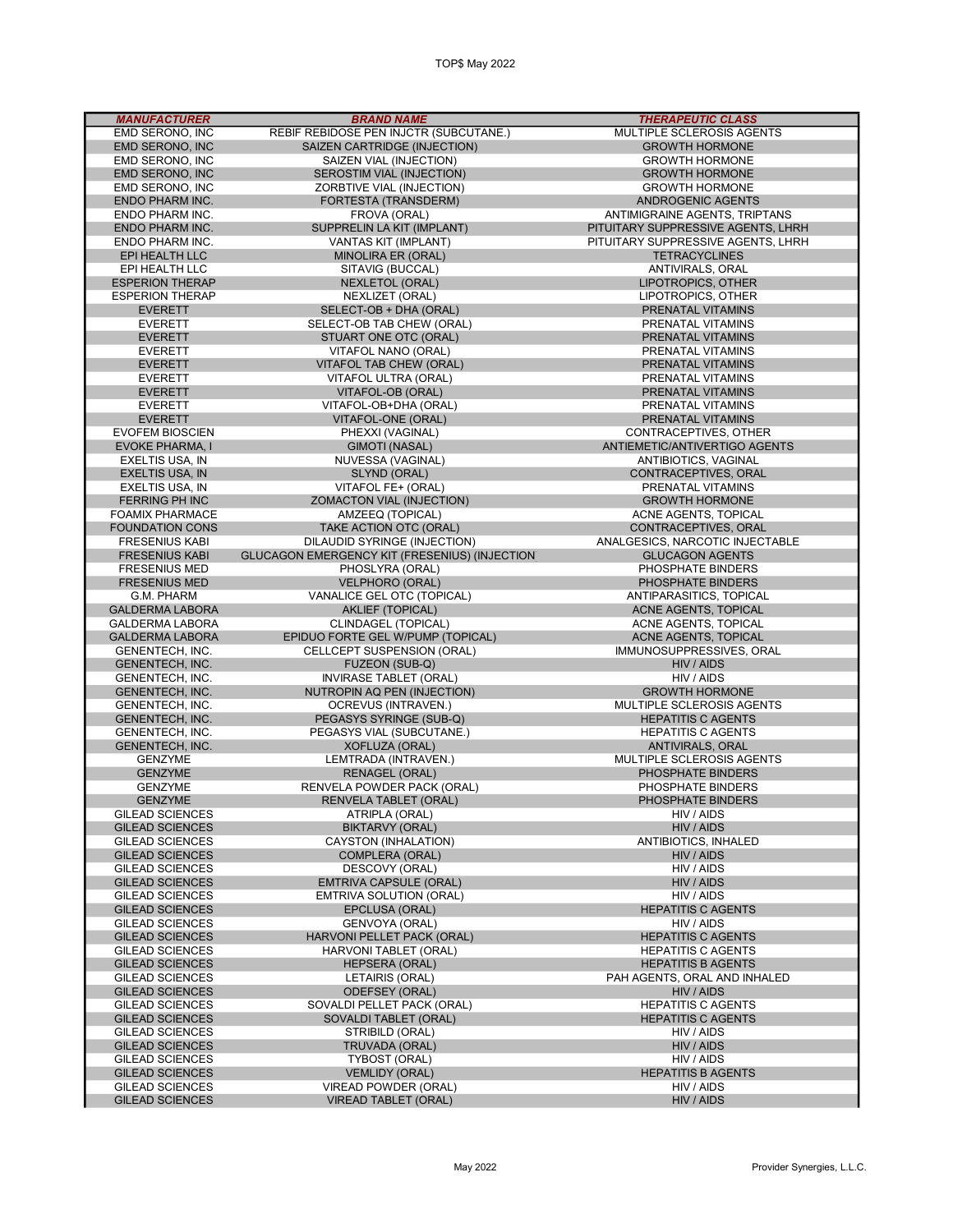MANUFACTURER BRAND NAME THERAPEUTIC CLASS

GILEAD SCIENCES VOSEVI (ORAL) HEPATITIS C AGENTS GLAXOSMITHKLINE EPIVIR HBV SOLUTION (ORAL) HEPATITIS B AGENTS GLAXOSMITHKLINE RELENZA (INHALATION)<br>GSK CONSUMER HE TRANSDERM-SCOP (TRANSDERM) CALCIUM ACETATE TABLET OTC (ORAL) IBSA PHARMA INC TIROSINT (ORAL) THYROID HORMONES IBSA PHARMA INC TIROSINT-SOL SOLUTION (ORAL)<br>IMPAX PHARMACEU ZOMIG (NASAL) INSMED INCORPOR ARIKAYCE (INHALATION)<br>INVOKAMET (ORAL) JANSSEN PHARM. INVOKAMET (ORAL) HYPOGLYCEMICS, SGLT2 JANSSEN PHARM. INVOKAMET XR (ORAL) HYPOGLYCEMICS, SGLT2 JANSSEN PHARM. INVOKANA (ORAL) HYPOGLYCEMICS, SGLT2 ORTHO-NOVUM TRIPHASIC (ORAL)<br>PONVORY STARTER PACK (ORAL) CONTRACEPTIVES, ORAL PONVORY STARTER PACK (ORAL) JANSSEN PHARM. PONVORY STARTER PACK (ORAL)<br>JANSSEN PHARM. PONVORY TABLET (ORAL) JANSSEN PHARM. XARELTO (ORAL) ANTICOAGULANTS VARELTO DOSE PACK (ORAL) ANTICOAGULANTICOAGULANTICOAGULANTICOAGULANTICOAGULANTICOAGULANTICOAGULANTICOAGULANTICOAGULA JANSSEN PRODUCT EDURANT (ORAL) HIV / AIDS INTELENCE (ORAL) JANSSEN PRODUCT PREZCOBIX (ORAL) HIV / AIDS JANSSEN PRODUCT PREZISTA (ORAL) HIV / AIDS PREZISTA ORAL SUSP (ORAL)<br>SYMTUZA (ORAL) JANSSEN PRODUCT SYMTUZA (ORAL) HIV / AIDS JAYMAC PHARMA ENBRACE HR (ORAL) PRENATAL VITAMINS JOURNEY MEDICAL EXELDERM CREAM (TOPICAL) ANTIFUNGALS, TOPICAL JOURNEY MEDICAL EXELDERM SOLUTION (TOPICAL)<br>
KADMON PHARMACE REZUROCK (ORAL) KADMON PHARMACE REZUROCK (ORAL) IMMUNOSUPPRESSIVES, ORAL KADMON PHARMACE RIBAPAK (ORAL) HEPATITIS C AGENTS SPHERE 600 MG (ORAL) KERYX BIOPHARMA AURYXIA (ORAL) PHOSPHATE BINDERS KOWA PHARMACEUT LIVALO (ORAL) LIPOTROPICS, STATINS LUPIN PHARMA SOLOSEC (ORAL)<br>LUPIN PHARMA LUPIN SUPRAX TAB CHEW (ORAL) MARNEL PHARM. CROTAN (TOPICAL) ANTIPARASITICS, TOPICAL MARNEL PHARM. MARNATAL-F (ORAL) PRENATAL VITAMINS MAYNE PHARMA IN DORYX (ORAL) TETRACYCLINES MAYNE PHARMA IN DORYX MPC (ORAL) TETRACYCLINES MAYNE PHARMA IN LEENA (ORAL) CONTRACEPTIVES, ORAL MAYNE PHARMA IN THE RESTRICT ON A NEXTSTELLIS (ORAL) CONTRACEPTIVES, ORAL MAYNE PHARMA IN TOLSURA (ORAL) MAYNE PHARMA IN TOLSURA (ORAL) ANTIFUNGALS, ORAL MEDA PHARMACEUT DIPENTUM (ORAL) ULCERATIVE COLITIS AGENTS MEDECOR PHARMA TRICARE (ORAL) PRENATAL VITAMINS MEDICURE INTERN ZYPITAMAG (ORAL) LIPOTROPICS, STATINS MEDIMETRIKS PHA CENTANY KIT (TOPICAL) ANTIBIOTICS, TOPICAL MEDIMETRIKS PHA CLINDACIN PAC KIT (TOPICAL)<br>MEDIMETRIKS PHA COPROX KIT (TOPICAL) MEDIMETRIKS PHA LOPROX KIT (TOPICAL) ANTIFUNGALS, TOPICAL MORGIDOX KIT (MISCELL) MELINTA THERAPE BAXDELA (ORAL) FLUOROQUINOLONES, ORAL MERCK SHARP & D CRIXIVAN (ORAL) HIV / AIDS MERCK SHARP & D DELSTRIGO (ORAL) HIV / AIDS MERCK SHARP & D DIFICID SUSPENSION (ORAL)<br>MERCK SHARP & D EMEND POWDER PACKET (ORAL) MERCK SHARP & D ISENTRESS (ORAL) HIV / AIDS

ANTIEMETIC/ANTIVERTIGO AGENTS HELSINN THERAPE AKYNZEO (INTRAVEN) ANTIEMETIC/ANTIVERTIGO AGENTS HELSINN THERAPE AKYNZEO (ORAL) ANTIEMETIC/ANTIVERTIGO AGENTS HERON THERAPEUT CINVANTI (INTRAVEN) ANTIEMETIC/ANTIVERTIGO AGENTS HERON THERAPEUT FRAMING SUSTOL (SUBCUTANE.) ANTIEMETIC/ANTIVERTIGO AGENTS<br>HIKMA SPECIALTY FRAMING SPRAY (NASAL) AND SERAY (NASAL) OPIATE DEPENDENCE TREATMENTS HIKMA SPECIALTY KLOXXADO SPRAY (NASAL) OPIATE DEPENDENCE TREATMENTS HOSPIRA DEMEROL AMPUL (INJECTION) ANALGESICS, NARCOTIC INJECTABLE HOSPIRA DEMEROL SYRINGE (INJECTION) ANALGESICS, NARCOTIC INJECTABLE HOSPIRA DEMEROL VIAL (INJECTION) ANALGESICS, NARCOTIC INJECTABLE HOSPIRA/PFIZER DEMEROL AMPUL (INJECTION) ANALGESICS, NARCOTIC INJECTABLE HOSPIRA/PFIZER DEMEROL SYRINGE (INJECTION) ANALGESICS, NARCOTIC INJECTABLE IMPAX PHARMACEU ZOMIG (NASAL) ANTIMIGRAINE AGENTS, TRIPTANS IMPEL NEUROPHAR TRUDHESA (NASAL) ANTIMIGRAINE AGENTS, OTHER TRUDHESA (NASAL) ANTIMIGRAINE AGENTS, OTHER ANTIMIGRAINE AGENTS, OTHER TREATMENT OPIATE DEPENDENCE TREATMENTS INDIVIOR INC. SUBOXONE FILM (SUBLINGUAL) OPIATE DEPENDENCE TREATMENTS JANSSEN PHARM. PONVORY TABLET (ORAL) MULTIPLE SCLEROSIS AGENTS KVK-TECH, INC. APADAZ (ORAL) ANALGESICS, NARCOTICS SHORT LUNDBECK INC. VYEPTI (INTRAVENOUS) ANTIMIGRAINE AGENTS, OTHER SUPRAX TAB CHEW (ORAL) CEPHALOSPORINS AND RELATED ANTIBIOTICS<br>AFREZZA CARTRIDGE (INHALATION) HYPOGLYCEMICS, INSULIN AND RELATED AGENT MANNKIND CORPOR AFREZZA CARTRIDGE (INHALATION) HYPOGLYCEMICS, INSULIN AND RELATED AGENTS<br>MARNEL PHARM. CROTAN (TOPICAL) ANTIPARASITICS, TOPICAL **ACNE AGENTS, TOPICAL** MERCK SHARP & D EMEND POWDER PACKET (ORAL) ANTIEMETIC/ANTIVERTIGO AGENTS BONE RESORPTION SUPPRESSION AND RELATED AGENTS

**ISENTRESS HD (ORAL)**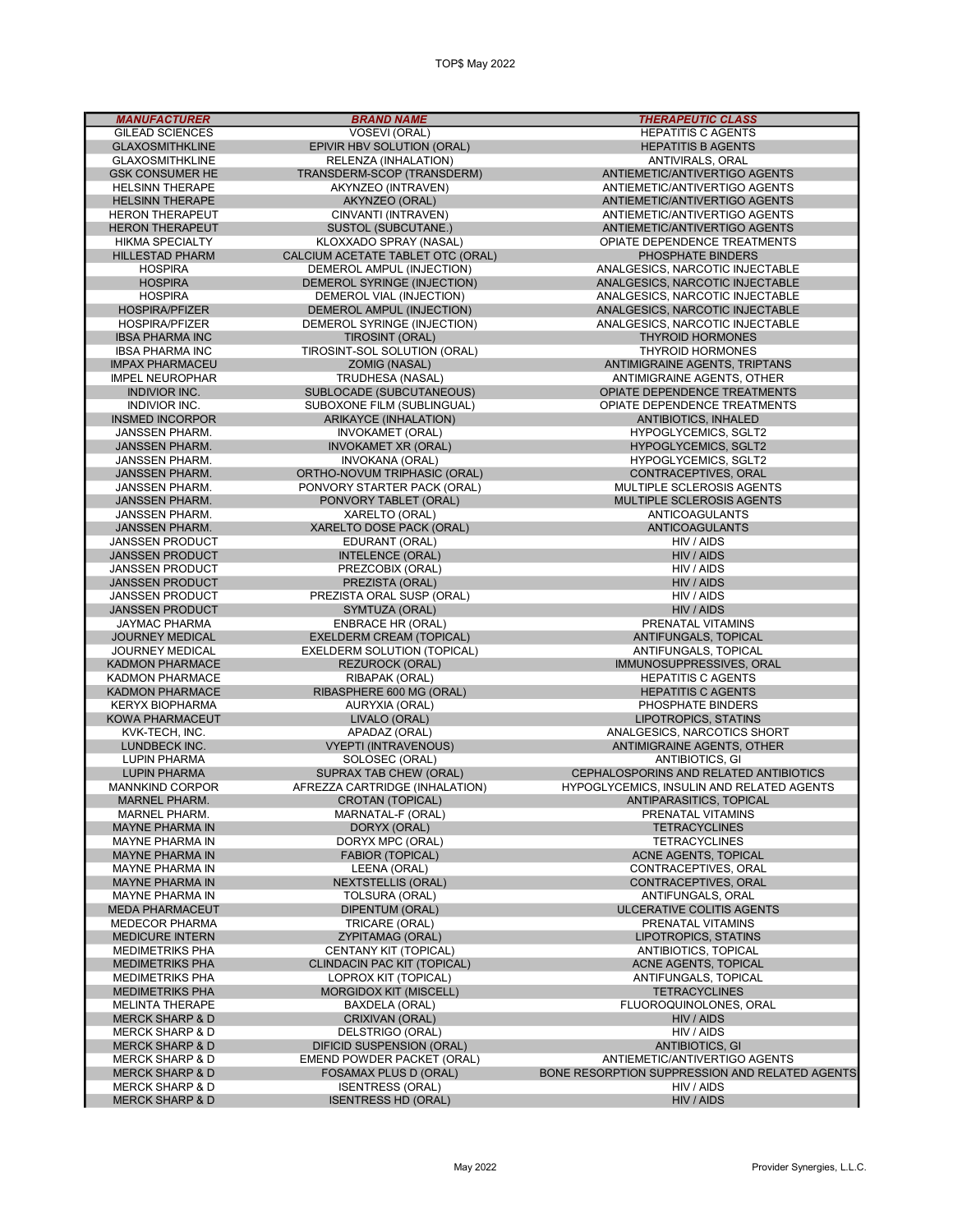| <b>MANUFACTURER</b>                            | <b>BRAND NAME</b>                                                            | <b>THERAPEUTIC CLASS</b>                                                               |
|------------------------------------------------|------------------------------------------------------------------------------|----------------------------------------------------------------------------------------|
| <b>MERCK SHARP &amp; D</b>                     | <b>ISENTRESS POWDER PACK (ORAL)</b>                                          | HIV / AIDS                                                                             |
| <b>MERCK SHARP &amp; D</b>                     | <b>ISENTRESS TAB CHEW (ORAL)</b>                                             | HIV / AIDS                                                                             |
| <b>MERCK SHARP &amp; D</b>                     | JANUMET (ORAL)                                                               | HYPOGLYCEMICS, INCRETIN MIMETICS/ENHANCERS                                             |
| <b>MERCK SHARP &amp; D</b>                     | <b>JANUMET XR (ORAL)</b>                                                     | HYPOGLYCEMICS, INCRETIN MIMETICS/ENHANCERS                                             |
| <b>MERCK SHARP &amp; D</b>                     | JANUVIA (ORAL)                                                               | HYPOGLYCEMICS, INCRETIN MIMETICS/ENHANCERS                                             |
| <b>MERCK SHARP &amp; D</b>                     | PIFELTRO (ORAL)                                                              | HIV / AIDS                                                                             |
| <b>MERCK SHARP &amp; D</b>                     | SEGLUROMET (ORAL)                                                            | <b>HYPOGLYCEMICS, SGLT2</b>                                                            |
| <b>MERCK SHARP &amp; D</b>                     | STEGLATRO (ORAL)                                                             | <b>HYPOGLYCEMICS, SGLT2</b>                                                            |
| <b>MERCK SHARP &amp; D</b>                     | STEGLUJAN (ORAL)                                                             | HYPOGLYCEMICS, INCRETIN MIMETICS/ENHANCERS                                             |
| <b>MERCK SHARP &amp; D</b>                     | VERQUVO (ORAL)                                                               | VASODILATORS, CORONARY                                                                 |
| <b>MERCK SHARP &amp; D</b>                     | <b>ZEPATIER (ORAL)</b>                                                       | <b>HEPATITIS C AGENTS</b>                                                              |
| <b>MISSION PHARM.</b>                          | CITRANATAL B-CALM (ORAL)                                                     | PRENATAL VITAMINS                                                                      |
| <b>MJ NUTRITIONAL</b>                          | EXPECTA PRENATAL OTC (ORAL)                                                  | PRENATAL VITAMINS                                                                      |
| <b>MJ NUTRITIONAL</b>                          | POLY-VI-SOL DROPS OTC (ORAL)                                                 | PEDIATRIC VITAMIN PREPARATIONS                                                         |
| <b>MJ NUTRITIONAL</b><br><b>MJ NUTRITIONAL</b> | POLY-VI-SOL WITH IRON DROPS OTC (ORAL)                                       | PEDIATRIC VITAMIN PREPARATIONS<br>PEDIATRIC VITAMIN PREPARATIONS                       |
|                                                | TRI-VI-SOL DROPS OTC (ORAL)                                                  |                                                                                        |
| <b>MONARCH PHRM</b><br><b>MYLAN</b>            | SYNERCID (INJECTION)<br><b>DENAVIR (TOPICAL)</b>                             | LINCOSAMIDES/OXAZOLIDINONES/STREPTOGRAMINS<br>ANTIVIRALS, TOPICAL                      |
| <b>MYLAN</b>                                   | <b>MENTAX (TOPICAL)</b>                                                      | ANTIFUNGALS, TOPICAL                                                                   |
| <b>MYLAN</b>                                   | <b>TOBI (INHALATION)</b>                                                     | ANTIBIOTICS, INHALED                                                                   |
| <b>MYLAN</b>                                   | <b>VUSION (TOPICAL)</b>                                                      | ANTIFUNGALS, TOPICAL                                                                   |
| <b>MYLAN SPECIALTY</b>                         | CIMDUO (ORAL)                                                                | HIV / AIDS                                                                             |
| <b>MYLAN SPECIALTY</b>                         | SEMGLEE (YFGN) PEN (SUBCUTANEOUS)                                            | HYPOGLYCEMICS, INSULIN AND RELATED AGENTS                                              |
| <b>MYLAN SPECIALTY</b>                         | SEMGLEE (YFGN) VIAL (SUBCUTANEOUS)                                           | HYPOGLYCEMICS, INSULIN AND RELATED AGENTS                                              |
| <b>MYLAN SPECIALTY</b>                         | SEMGLEE PEN (SUBCUTANEOUS)                                                   | HYPOGLYCEMICS, INSULIN AND RELATED AGENTS                                              |
| <b>MYLAN SPECIALTY</b>                         | SEMGLEE VIAL (SUBCUTANEOUS)                                                  | HYPOGLYCEMICS, INSULIN AND RELATED AGENTS                                              |
| <b>MYLAN SPECIALTY</b>                         | SYMFI (ORAL)                                                                 | HIV / AIDS                                                                             |
| <b>MYLAN SPECIALTY</b>                         | SYMFILO (ORAL)                                                               | HIV / AIDS                                                                             |
| <b>MYLAN SPECIALTY</b>                         | TOBI PODHALER (INHALATION)                                                   | ANTIBIOTICS, INHALED                                                                   |
| <b>MYOVANT SCIENCE</b>                         | <b>MYFEMBREE (ORAL)</b>                                                      | UTERINE DISORDER TREATMENTS                                                            |
| <b>NABRIVA THERAPE</b>                         | <b>XENLETA TABLET (ORAL)</b>                                                 | <b>PLEUROMUTILINS</b>                                                                  |
| NABRIVA THERAPE                                | XENLETA VIAL (INTRAVEN)                                                      | <b>PLEUROMUTILINS</b>                                                                  |
| NEPHRO-TECH                                    | CALPHRON OTC (ORAL)                                                          | PHOSPHATE BINDERS                                                                      |
| NEPHRO-TECH                                    | MAGNEBIND 400 RX (ORAL)                                                      | PHOSPHATE BINDERS                                                                      |
| <b>NESTLE NUTRITIO</b>                         | VIOKACE (ORAL)                                                               | PANCREATIC ENZYMES                                                                     |
| <b>NESTLE NUTRITIO</b>                         | ZENPEP (ORAL)                                                                | PANCREATIC ENZYMES                                                                     |
| NODEN PHARMA D.                                | TEKTURNA (ORAL)                                                              | ANGIOTENSIN MODULATORS                                                                 |
| NODEN PHARMA D.                                | <b>TEKTURNA HCT (ORAL)</b>                                                   | ANGIOTENSIN MODULATORS                                                                 |
| <b>NOVARTIS</b>                                | DIOVAN HCT (ORAL)                                                            | ANGIOTENSIN MODULATORS                                                                 |
| <b>NOVARTIS</b>                                | <b>ENTRESTO (ORAL)</b>                                                       | ANGIOTENSIN MODULATORS                                                                 |
| <b>NOVARTIS</b>                                | EXFORGE (ORAL)                                                               | ANGIOTENSIN MODULATOR COMBINATIONS                                                     |
| <b>NOVARTIS</b>                                | <b>EXFORGE HCT (ORAL)</b>                                                    | ANGIOTENSIN MODULATOR COMBINATIONS                                                     |
| <b>NOVARTIS</b>                                | EXTAVIA KIT (SUBCUTANE.)                                                     | MULTIPLE SCLEROSIS AGENTS                                                              |
| <b>NOVARTIS</b>                                | EXTAVIA VIAL (SUBCUTANE.)                                                    | MULTIPLE SCLEROSIS AGENTS                                                              |
| <b>NOVARTIS</b>                                | GILENYA (ORAL)                                                               | MULTIPLE SCLEROSIS AGENTS                                                              |
| <b>NOVARTIS</b>                                | <b>KESIMPTA (SUBCUTANE.)</b>                                                 | MULTIPLE SCLEROSIS AGENTS                                                              |
| <b>NOVARTIS</b>                                | LEQVIO (SUBCUTANEOUS)                                                        | LIPOTROPICS, OTHER                                                                     |
| <b>NOVARTIS</b>                                | MAYZENT DOSE PACK (ORAL)                                                     | <b>MULTIPLE SCLEROSIS AGENTS</b>                                                       |
| <b>NOVARTIS</b>                                | MAYZENT TABLET (ORAL)                                                        | MULTIPLE SCLEROSIS AGENTS                                                              |
| <b>NOVARTIS</b>                                | ZORTRESS (ORAL)                                                              | IMMUNOSUPPRESSIVES, ORAL                                                               |
| <b>NOVO NORDISK</b>                            | FIASP FLEXTOUCH PEN (SUBCUTANE.)                                             | HYPOGLYCEMICS, INSULIN AND RELATED AGENTS                                              |
| <b>NOVO NORDISK</b>                            | <b>FIASP PENFILL (SUBCUT)</b>                                                | HYPOGLYCEMICS, INSULIN AND RELATED AGENTS                                              |
| <b>NOVO NORDISK</b>                            | FIASP VIAL (SUBCUTANE.)                                                      | HYPOGLYCEMICS, INSULIN AND RELATED AGENTS                                              |
| <b>NOVO NORDISK</b>                            | LEVEMIR PENS (SUBCUTANE.)                                                    | HYPOGLYCEMICS, INSULIN AND RELATED AGENTS                                              |
| <b>NOVO NORDISK</b>                            | LEVEMIR VIAL (SUBCUTANE.)                                                    | HYPOGLYCEMICS, INSULIN AND RELATED AGENTS                                              |
| <b>NOVO NORDISK</b>                            | NORDITROPIN PEN (INJECTION)                                                  | <b>GROWTH HORMONE</b>                                                                  |
| <b>NOVO NORDISK</b>                            | NOVOLIN 70/30 PEN OTC (SUBCUTANE.)                                           | HYPOGLYCEMICS, INSULIN AND RELATED AGENTS                                              |
| <b>NOVO NORDISK</b>                            | NOVOLIN 70/30 VIAL OTC (SUBCUTANE.)<br><b>NOVOLIN PEN OTC (SUBCUTANEOUS)</b> | HYPOGLYCEMICS, INSULIN AND RELATED AGENTS                                              |
| <b>NOVO NORDISK</b>                            |                                                                              | HYPOGLYCEMICS, INSULIN AND RELATED AGENTS                                              |
| <b>NOVO NORDISK</b><br><b>NOVO NORDISK</b>     | NOVOLIN VIAL OTC (SUBCUTANE.)                                                | HYPOGLYCEMICS, INSULIN AND RELATED AGENTS<br>HYPOGLYCEMICS, INSULIN AND RELATED AGENTS |
| <b>NOVO NORDISK</b>                            | NOVOLOG CARTRIDGE (SUBCUTANE.)<br>NOVOLOG MIX PEN (SUBCUTANE.)               | HYPOGLYCEMICS, INSULIN AND RELATED AGENTS                                              |
| NOVO NORDISK                                   | NOVOLOG MIX VIAL (SUBCUTANE.)                                                | HYPOGLYCEMICS, INSULIN AND RELATED AGENTS                                              |
| <b>NOVO NORDISK</b>                            | <b>NOVOLOG PEN (SUBCUTANE.)</b>                                              | HYPOGLYCEMICS, INSULIN AND RELATED AGENTS                                              |
| <b>NOVO NORDISK</b>                            | NOVOLOG VIAL (SUBCUTANE.)                                                    | HYPOGLYCEMICS, INSULIN AND RELATED AGENTS                                              |
| <b>NOVO NORDISK</b>                            | <b>OZEMPIC (SUBCUTANE.)</b>                                                  | HYPOGLYCEMICS, INCRETIN MIMETICS/ENHANCERS                                             |
| <b>NOVO NORDISK</b>                            | RYBELSUS (ORAL)                                                              | HYPOGLYCEMICS, INCRETIN MIMETICS/ENHANCERS                                             |
| <b>NOVO NORDISK</b>                            | TRESIBA FLEXTOUCH 100 U/ML PEN (SUBCUTANEOUS)                                | HYPOGLYCEMICS, INSULIN AND RELATED AGENTS                                              |
| NOVO NORDISK                                   | TRESIBA FLEXTOUCH 200 U/ML PEN (SUBCUTANEOUS)                                | HYPOGLYCEMICS, INSULIN AND RELATED AGENTS                                              |
| <b>NOVO NORDISK</b>                            | <b>TRESIBA VIAL (SUBCUTANEOUS)</b>                                           | HYPOGLYCEMICS, INSULIN AND RELATED AGENTS                                              |
| <b>NOVO NORDISK</b>                            | VICTOZA (SUBCUTANE.)                                                         | <b>HYPOGLYCEMICS, INCRETIN MIMETICS/ENHANCERS</b>                                      |
| <b>NOVO NORDISK</b>                            | XULTOPHY (SUBCUTANE.)                                                        | HYPOGLYCEMICS, INCRETIN MIMETICS/ENHANCERS                                             |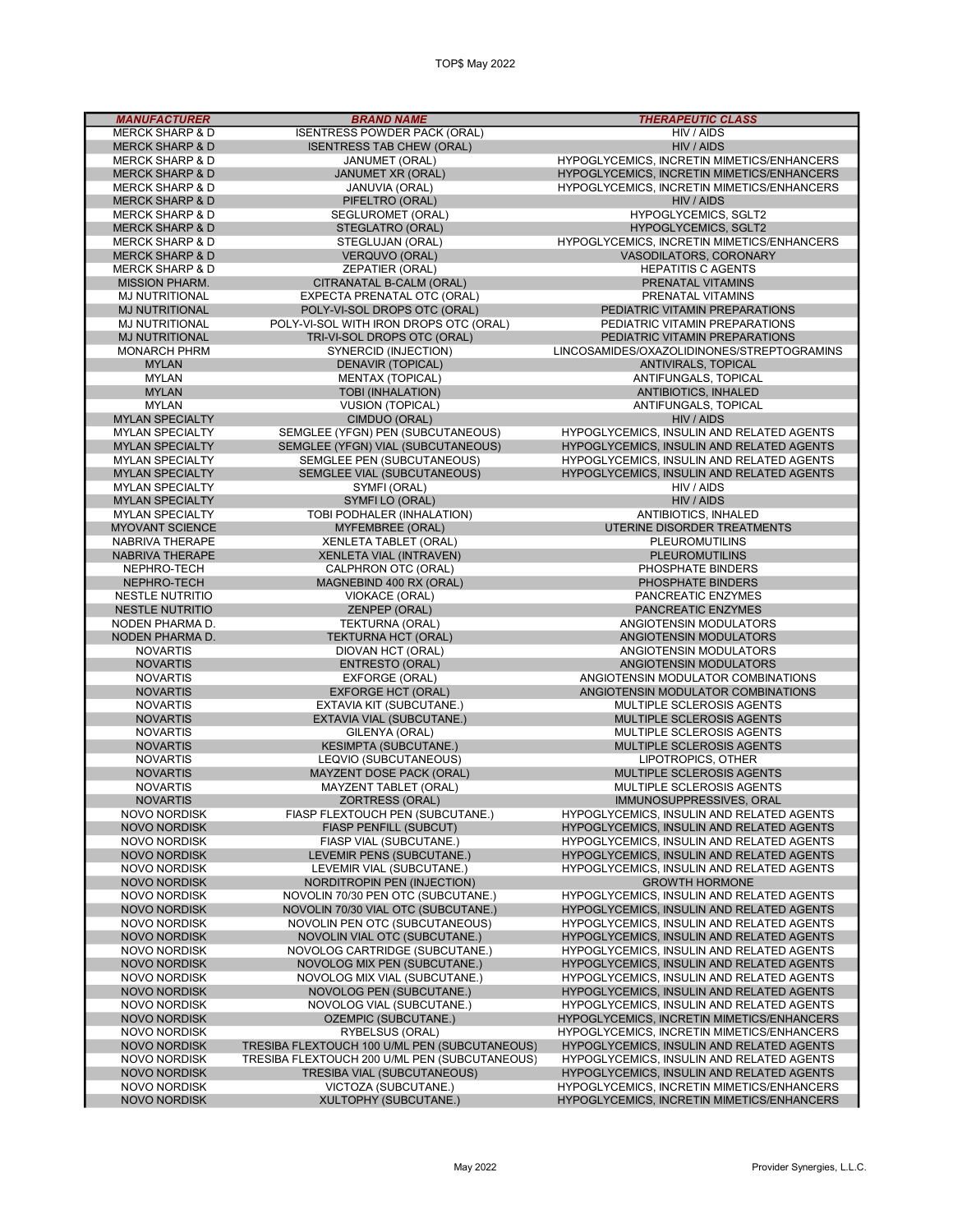| <b>MANUFACTURER</b>    | <b>BRAND NAME</b>                        | <b>THERAPEUTIC CLASS</b>                          |
|------------------------|------------------------------------------|---------------------------------------------------|
| OHM-SUN PHARMAC        | KAPSPARGO (ORAL)                         | <b>BETA-BLOCKERS</b>                              |
| <b>ONSET DERMATOLO</b> | <b>TRETIN-X (TOPICAL)</b>                | ACNE AGENTS, TOPICAL                              |
| <b>ONSET DERMATOLO</b> | TRETIN-X COMBO PACK (TOPICAL)            | <b>ACNE AGENTS, TOPICAL</b>                       |
| <b>OPTIMER PHARMAC</b> | <b>DIFICID TABLET (ORAL)</b>             | <b>ANTIBIOTICS, GI</b>                            |
|                        | ZUBSOLV (SUBLINGUAL)                     | OPIATE DEPENDENCE TREATMENTS                      |
| OREXO US, INC.         |                                          |                                                   |
| ORGANON PHARM.         | <b>NEXPLANON (SUBCUTANEOUS)</b>          | CONTRACEPTIVES, OTHER                             |
| ORGANON PHARM.         | NUVARING (VAGINAL)                       | CONTRACEPTIVES, OTHER                             |
| PARAPRO LLC            | NATROBA (TOPICAL)                        | ANTIPARASITICS, TOPICAL                           |
| PARATEK PHARMAC        | NUZYRA TABLET (ORAL)                     | <b>TETRACYCLINES</b>                              |
| <b>PARI RESPIRATOR</b> | KITABIS PAK (INHALATION)                 | <b>ANTIBIOTICS, INHALED</b>                       |
| PERNIX THERAPEU        | ZOHYDRO ER (ORAL)                        | ANALGESICS, NARCOTICS LONG                        |
| PERRIGO CO.            | <b>CLINDESSE (VAGINAL)</b>               | ANTIBIOTICS, VAGINAL                              |
| PFIZER                 | DEPO-SUBQ PROVERA 104 (SUB-Q)            | CONTRACEPTIVES, OTHER                             |
|                        |                                          |                                                   |
| PFIZER US PHARM        | <b>BICILLIN C-R (INTRAMUSC)</b>          | <b>PENICILLINS</b>                                |
| PFIZER US PHARM        | <b>BICILLIN L-A (INTRAMUSC)</b>          | <b>PENICILLINS</b>                                |
| PFIZER US PHARM        | CARDURA XL (ORAL)                        | <b>BPH TREATMENTS</b>                             |
| PFIZER US PHARM        | FRAGMIN DISP SYRIN (SUBCUTANE.)          | ANTICOAGULANTS                                    |
| PFIZER US PHARM        | FRAGMIN VIAL (SUBCUTANE.)                | <b>ANTICOAGULANTS</b>                             |
| PFIZER US PHARM        | RELPAX (ORAL)                            | ANTIMIGRAINE AGENTS, TRIPTANS                     |
| PFIZER US PHARM        | <b>REVATIO SUSPENSION (ORAL)</b>         | PAH AGENTS, ORAL AND INHALED                      |
| PFIZER US PHARM        | TOVIAZ (ORAL)                            | BLADDER RELAXANT PREPARATIONS                     |
| PFIZER US PHARM        | <b>VIBRAMYCIN SYRUP (ORAL)</b>           | <b>TETRACYCLINES</b>                              |
|                        |                                          |                                                   |
| PFIZER/NOVAPLUS        | ZOSYN PIGGYBACK (INTRAVEN)               | <b>PENICILLINS</b>                                |
| PHARMACIA/UPJHN        | CLEOCIN OVULES (VAGINAL)                 | ANTIBIOTICS, VAGINAL                              |
| PHARMACIA/UPJHN        | <b>GENOTROPIN CARTRIDGE (INJECTION)</b>  | <b>GROWTH HORMONE</b>                             |
| PHARMACIA/UPJHN        | <b>GENOTROPIN DISP SYRIN (INJECTION)</b> | <b>GROWTH HORMONE</b>                             |
| PHARMACIA/UPJHN        | LINCOCIN (INJECTION)                     | LINCOSAMIDES/OXAZOLIDINONES/STREPTOGRAMINS        |
| PHARMACIA/UPJHN        | SYNAREL (NASAL)                          | PITUITARY SUPPRESSIVE AGENTS, LHRH                |
| PHARMADERM/SAND        | <b>KERYDIN (TOPICAL)</b>                 | ANTIFUNGALS, TOPICAL                              |
| <b>PHARMICS</b>        | O-CAL FA (ORAL)                          | PRENATAL VITAMINS                                 |
|                        |                                          |                                                   |
| PIERRE FABRE PH        | <b>HEMANGEOL (ORAL)</b>                  | <b>BETA-BLOCKERS</b>                              |
| PIRAMAL CRITICA        | MITIGO (INJECTION)                       | ANALGESICS, NARCOTIC INJECTABLE                   |
| PLUS PHARMA, INC       | CHILDREN'S CHEW MULTIVIT-IRON OTC (ORAL) | PEDIATRIC VITAMIN PREPARATIONS                    |
| PLUS PHARMA, INC       | PRENATAL VITAMIN OTC (ORAL)              | PRENATAL VITAMINS                                 |
| PROMIUS/UPSHER-        | TOSYMRA (NASAL)                          | ANTIMIGRAINE AGENTS, TRIPTANS                     |
| PROSTRAKAN INC.        | SANCUSO (TRANSDERMAL)                    | ANTIEMETIC/ANTIVERTIGO AGENTS                     |
| PURDUE PHARMA L        | <b>HYSINGLA ER (ORAL)</b>                | ANALGESICS, NARCOTICS LONG                        |
| PURDUE PHARMA L        | <b>OXYCONTIN (ORAL)</b>                  | ANALGESICS, NARCOTICS LONG                        |
| PURETEK CORPORA        | DERMACINRX ATRIX CREAM OTC (TOPICAL)     | ACNE AGENTS, TOPICAL                              |
| <b>PURETEK CORPORA</b> | DERMACINRX ATRIX SOLUTION OTC (TOPICAL)  | ACNE AGENTS, TOPICAL                              |
|                        |                                          |                                                   |
| PURETEK CORPORA        | DERMACINRX PRENATRIX OTC (ORAL)          | PRENATAL VITAMINS                                 |
| <b>PURETEK CORPORA</b> | DERMACINRX PRETRATE TABLET OTC (ORAL)    | PRENATAL VITAMINS                                 |
| PURETEK CORPORA        | PUREFE OB PLUS (ORAL)                    | PRENATAL VITAMINS                                 |
| <b>PURETEK CORPORA</b> | PUREFE PLUS (ORAL)                       | PRENATAL VITAMINS                                 |
| RADIUS HEALTH,         | TYMLOS (SUBCUTANE.)                      | BONE RESORPTION SUPPRESSION AND RELATED AGENTS    |
| <b>REDHILL BIOPHAR</b> | <b>MOVANTIK (ORAL)</b>                   | <b>GI MOTILITY, CHRONIC</b>                       |
| <b>REDHILL BIOPHAR</b> | <b>TALICIA (ORAL)</b>                    | H. PYLORI TREATMENT                               |
| REGENERON PHARM        | EVKEEZA (INTRAVEN)                       | LIPOTROPICS, OTHER                                |
| REGENERON PHARM        | PRALUENT PEN (SUBCUTANEOUS)              | LIPOTROPICS, OTHER                                |
|                        |                                          |                                                   |
| RELYPSA, INC.          | <b>VELTASSA (ORAL)</b>                   | POTASSIUM BINDERS                                 |
| <b>SALIX PHARMACEU</b> | APRISO (ORAL)                            | ULCERATIVE COLITIS AGENTS                         |
| <b>SALIX PHARMACEU</b> | <b>DIURIL (ORAL)</b>                     | <b>DIURETICS</b>                                  |
| SALIX PHARMACEU        | <b>RELISTOR (ORAL)</b>                   | <b>GI MOTILITY, CHRONIC</b>                       |
| <b>SALIX PHARMACEU</b> | <b>RELISTOR SYRINGE (SUBCUTANE.)</b>     | <b>GI MOTILITY, CHRONIC</b>                       |
| <b>SALIX PHARMACEU</b> | RELISTOR VIAL (SUBCUTANE.)               | <b>GI MOTILITY, CHRONIC</b>                       |
| <b>SALIX PHARMACEU</b> | RUCONEST (INTRAVEN)                      | <b>HAE TREATMENTS</b>                             |
| <b>SALIX PHARMACEU</b> | TRULANCE (ORAL)                          | <b>GI MOTILITY, CHRONIC</b>                       |
| <b>SALIX PHARMACEU</b> | <b>UCERIS (RECTAL)</b>                   | ULCERATIVE COLITIS AGENTS                         |
| SALIX/VALEANT          | XIFAXAN (ORAL)                           |                                                   |
|                        |                                          | <b>ANTIBIOTICS, GI</b>                            |
| SANDOZ                 | CAFERGOT (ORAL)                          | <b>ANTIMIGRAINE AGENTS, OTHER</b>                 |
| SANDOZ                 | <b>OMNITROPE CARTRIDGE (INJECTION)</b>   | <b>GROWTH HORMONE</b>                             |
| SANDOZ                 | <b>OMNITROPE VIAL (INJECTION)</b>        | <b>GROWTH HORMONE</b>                             |
| SANDOZ                 | OXISTAT LOTION (TOPICAL)                 | ANTIFUNGALS, TOPICAL                              |
| SANOFI-AVENTIS         | <b>ADLYXIN (SUBCUTANE.)</b>              | <b>HYPOGLYCEMICS, INCRETIN MIMETICS/ENHANCERS</b> |
| SANOFI-AVENTIS         | ADMELOG SOLOSTAR PEN (SUBCUTANE.)        | HYPOGLYCEMICS, INSULIN AND RELATED AGENTS         |
| SANOFI-AVENTIS         | ADMELOG VIAL (SUBCUTANE.)                | HYPOGLYCEMICS, INSULIN AND RELATED AGENTS         |
| SANOFI-AVENTIS         | APIDRA SOLOSTAR PEN (SUBCUTANE.)         | HYPOGLYCEMICS, INSULIN AND RELATED AGENTS         |
| SANOFI-AVENTIS         | APIDRA VIAL (SUBCUTANE.)                 | HYPOGLYCEMICS, INSULIN AND RELATED AGENTS         |
|                        |                                          |                                                   |
| SANOFI-AVENTIS         | AUBAGIO (ORAL)                           | MULTIPLE SCLEROSIS AGENTS                         |
| SANOFI-AVENTIS         | LANTUS SOLOSTAR PEN (SUBCUTANE.)         | HYPOGLYCEMICS, INSULIN AND RELATED AGENTS         |
| SANOFI-AVENTIS         | LANTUS VIAL (SUBCUTANE.)                 | HYPOGLYCEMICS, INSULIN AND RELATED AGENTS         |
| SANOFI-AVENTIS         | SOLIQUA (SUBCUTANE.)                     | <b>HYPOGLYCEMICS, INCRETIN MIMETICS/ENHANCERS</b> |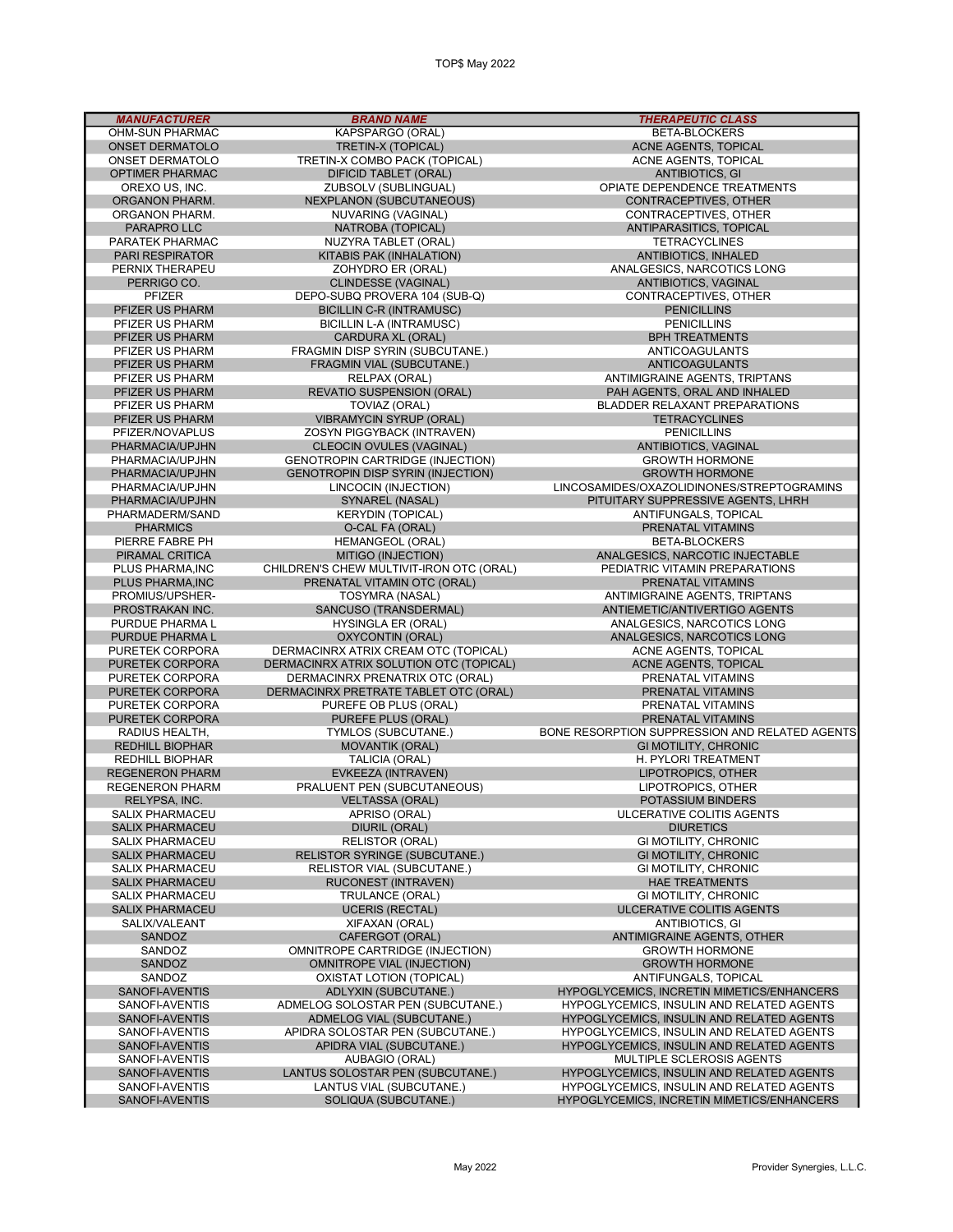| <b>MANUFACTURER</b>         | <b>BRAND NAME</b>                      | <b>THERAPEUTIC CLASS</b>                   |
|-----------------------------|----------------------------------------|--------------------------------------------|
|                             |                                        |                                            |
| SANOFI-AVENTIS              | TOUJEO MAX SOLOSTAR PEN (SUBCUTANEOUS) | HYPOGLYCEMICS, INSULIN AND RELATED AGENTS  |
| SANOFI-AVENTIS              | TOUJEO SOLOSTAR PEN (SUBCUTANEOUS)     | HYPOGLYCEMICS, INSULIN AND RELATED AGENTS  |
| SANTARUS INC.               | FENOGLIDE (ORAL)                       | LIPOTROPICS, OTHER                         |
| <b>SANTARUS INC.</b>        | <b>GLUMETZA (ORAL)</b>                 | <b>HYPOGLYCEMICS, METFORMINS</b>           |
| SAVAGE LAB.                 | NITRO-BID OINT. (TRANSDERM)            | VASODILATORS, CORONARY                     |
| SCYNEXIS, INC.              | <b>BREXAFEMME (ORAL)</b>               | ANTIFUNGALS, ORAL                          |
| <b>SEBELA PHARMACE</b>      | LOTRONEX (ORAL)                        | GI MOTILITY, CHRONIC                       |
| <b>SEBELA PHARMACE</b>      | <b>NAFTIN GEL (TOPICAL)</b>            | ANTIFUNGALS, TOPICAL                       |
| <b>SEVEN OAKS</b>           | <b>BENSAL HP (TOPICAL)</b>             | ANTIFUNGALS, TOPICAL                       |
| <b>SILVERGATE PHAR</b>      | EPANED SOLUTION (ORAL)                 | ANGIOTENSIN MODULATORS                     |
| <b>SILVERGATE PHAR</b>      | KATERZIA (ORAL)                        | CALCIUM CHANNEL BLOCKERS                   |
|                             |                                        | ANGIOTENSIN MODULATORS                     |
| <b>SILVERGATE PHAR</b>      | <b>QBRELIS SOLUTION (ORAL)</b>         |                                            |
| <b>SUN PHARMA GLOB</b>      | EZALLOR SPRINKLE (ORAL)                | LIPOTROPICS, STATINS                       |
| <b>SUN PHARMA GLOB</b>      | <b>WINLEVI (TOPICAL)</b>               | ACNE AGENTS, TOPICAL                       |
| <b>SUN PHARMACEUTI</b>      | RIOMET ER SUSPENSION (ORAL)            | HYPOGLYCEMICS, METFORMINS                  |
| <b>SUN PHARMACEUTICALS</b>  | EURAX CREAM (TOPICAL)                  | ANTIPARASITICS, TOPICAL                    |
| SUN PHARMACEUTICALS         | EURAX LOTION (TOPICAL)                 | ANTIPARASITICS, TOPICAL                    |
| <b>SUN PHARMACEUTICALS</b>  | RIOMET SOLUTION (ORAL)                 | HYPOGLYCEMICS, METFORMINS                  |
| <b>TAKEDA PHARMACE</b>      | AMITIZA (ORAL)                         | GI MOTILITY, CHRONIC                       |
| <b>TAKEDA PHARMACE</b>      | CINRYZE (INTRAVEN)                     | <b>HAE TREATMENTS</b>                      |
| <b>TAKEDA PHARMACE</b>      | DEXILANT (ORAL)                        | PROTON PUMP INHIBITORS                     |
| <b>TAKEDA PHARMACE</b>      | FIRAZYR (SUB-Q)                        | <b>HAE TREATMENTS</b>                      |
| <b>TAKEDA PHARMACE</b>      | FOSRENOL CHEWABLE TABLET (ORAL)        | PHOSPHATE BINDERS                          |
| <b>TAKEDA PHARMACE</b>      | FOSRENOL POWDER PACK (ORAL)            | PHOSPHATE BINDERS                          |
|                             | KALBITOR (SUB-Q)                       |                                            |
| <b>TAKEDA PHARMACE</b>      |                                        | <b>HAE TREATMENTS</b>                      |
| <b>TAKEDA PHARMACE</b>      | KAZANO (ORAL)                          | HYPOGLYCEMICS, INCRETIN MIMETICS/ENHANCERS |
| <b>TAKEDA PHARMACE</b>      | LIALDA (ORAL)                          | ULCERATIVE COLITIS AGENTS                  |
| <b>TAKEDA PHARMACE</b>      | <b>MOTEGRITY (ORAL)</b>                | <b>GI MOTILITY, CHRONIC</b>                |
| <b>TAKEDA PHARMACE</b>      | <b>NESINA (ORAL)</b>                   | HYPOGLYCEMICS, INCRETIN MIMETICS/ENHANCERS |
| <b>TAKEDA PHARMACE</b>      | <b>OSENI (ORAL)</b>                    | HYPOGLYCEMICS, INCRETIN MIMETICS/ENHANCERS |
| <b>TAKEDA PHARMACE</b>      | PENTASA (ORAL)                         | ULCERATIVE COLITIS AGENTS                  |
| <b>TAKEDA PHARMACE</b>      | TAKHZYRO (SUB-Q)                       | <b>HAE TREATMENTS</b>                      |
| <b>TERCICA INC</b>          | INCRELEX (SUB-Q)                       | <b>GROWTH FACTORS</b>                      |
| <b>TEVA PHARMACEUTICALS</b> | <b>FENTORA (BUCCAL)</b>                | ANALGESICS, NARCOTICS SHORT                |
| <b>TEVA SPECIALTY</b>       | PROGLYCEM SUSPENSION (ORAL)            | <b>GLUCAGON AGENTS</b>                     |
| <b>TEVA USA</b>             | AJOVY (SUBCUTANEOUS)                   | ANTIMIGRAINE AGENTS, OTHER                 |
| <b>TEVA USA</b>             | AJOVY AUTOINJECTOR (SUBCUTANEOUS)      | ANTIMIGRAINE AGENTS, OTHER                 |
| <b>TEVA USA</b>             | AJOVY AUTOINJECTOR 3-PK (SUBCUTANEOUS) | ANTIMIGRAINE AGENTS, OTHER                 |
| <b>TEVA WOMEN'S HE</b>      | QUARTETTE (ORAL)                       | CONTRACEPTIVES, ORAL                       |
| <b>THERAPEUTICSMD</b>       | ANNOVERA (VAGINAL)                     | CONTRACEPTIVES, OTHER                      |
| <b>THERATECHNOLOGI</b>      | EGRIFTA (SUB-Q)                        | <b>GROWTH FACTORS</b>                      |
| <b>THERATECHNOLOGI</b>      | EGRIFTA SV (SUB-Q)                     | <b>GROWTH FACTORS</b>                      |
| <b>THERATECHNOLOGI</b>      | TROGARZO (INTRAVEN)                    | HIV / AIDS                                 |
| <b>TOLMAR PHARMACE</b>      | FENSOLVI (SUBCUTANEOUS)                | PITUITARY SUPPRESSIVE AGENTS, LHRH         |
| TREVENA, INC.               | OLINVYK PCA VIAL (INTRAVENOUS)         | ANALGESICS. NARCOTIC INJECTABLE            |
| TREVENA, INC.               | <b>OLINVYK VIAL (INTRAVENOUS)</b>      | ANALGESICS, NARCOTIC INJECTABLE            |
| <b>TRIGEN LABORATO</b>      | COMPLETENATE CHEW TABLET (ORAL)        | PRENATAL VITAMINS                          |
| <b>TRIGEN LABORATO</b>      |                                        | PRENATAL VITAMINS                          |
|                             | TRINATAL RX 1 (ORAL)                   | PAH AGENTS, ORAL AND INHALED               |
| UNITED THERAP               | <b>ORENITRAM ER (ORAL)</b>             |                                            |
| <b>UNITED THERAP</b>        | TYVASO (INHALATION)                    | PAH AGENTS, ORAL AND INHALED               |
| UNITED THERAPEUTICS         | ADCIRCA (ORAL)                         | PAH AGENTS, ORAL AND INHALED               |
| UPSHER SMITH                | <b>VOGELXO GEL PUMP (TRANSDERM)</b>    | <b>ANDROGENIC AGENTS</b>                   |
| UPSHER-SMITH LA             | TOSYMRA (NASAL)                        | ANTIMIGRAINE AGENTS, TRIPTANS              |
| <b>UPSHER-SMITH LA</b>      | ZEMBRACE SYMTOUCH (SUBCUTANE.)         | ANTIMIGRAINE AGENTS, TRIPTANS              |
| UROVANT SCIENCE             | <b>GEMTESA (ORAL)</b>                  | BLADDER RELAXANT PREPARATIONS              |
| USWM. LLC. D.B.             | <b>LUCEMYRA (ORAL)</b>                 | OPIATE DEPENDENCE TREATMENTS               |
| VALEANT                     | ACNE CLEARING SYSTEM OTC (TOPICAL)     | ACNE AGENTS, TOPICAL                       |
| VALEANT                     | ACNEFREE SEVERE KIT OTC (TOPICAL)      | ACNE AGENTS, TOPICAL                       |
| VALEANT                     | ALTRENO (TOPICAL)                      | ACNE AGENTS, TOPICAL                       |
| <b>VALEANT</b>              | ERTACZO (TOPICAL)                      | ANTIFUNGALS, TOPICAL                       |
| VALEANT                     | FUNGOID KIT OTC (TOPICAL)              | ANTIFUNGALS, TOPICAL                       |
| <b>VALEANT</b>              | <b>JUBLIA (TOPICAL)</b>                | ANTIFUNGALS, TOPICAL                       |
| VALEANT                     | LUZU (TOPICAL)                         | ANTIFUNGALS, TOPICAL                       |
| <b>VALEANT</b>              | MIGRANAL (NASAL)                       | ANTIMIGRAINE AGENTS, OTHER                 |
| VALEANT                     | <b>ONEXTON GEL (TOPICAL)</b>           | ACNE AGENTS, TOPICAL                       |
| <b>VALEANT</b>              | <b>ONEXTON W/PUMP (TOPICAL)</b>        | ACNE AGENTS, TOPICAL                       |
| VALEANT                     | RETIN-A MICRO 0.06% PUMP (TOPICAL)     | ACNE AGENTS, TOPICAL                       |
| <b>VALEANT</b>              | RETIN-A MICRO 0.08% PUMP (TOPICAL)     | <b>ACNE AGENTS, TOPICAL</b>                |
| VALEANT                     | <b>XERESE (TOPICAL)</b>                | ANTIVIRALS, TOPICAL                        |
| VALEANT/BAUSCH              | ARAZLO (TOPICAL)                       | ACNE AGENTS, TOPICAL                       |
| <b>VELOXIS PHARMAC</b>      | <b>ENVARSUS XR (ORAL)</b>              | IMMUNOSUPPRESSIVES, ORAL                   |
|                             | TRELSTAR (INTRAMUSC)                   |                                            |
| <b>VERITY PHARMACE</b>      |                                        | PITUITARY SUPPRESSIVE AGENTS, LHRH         |